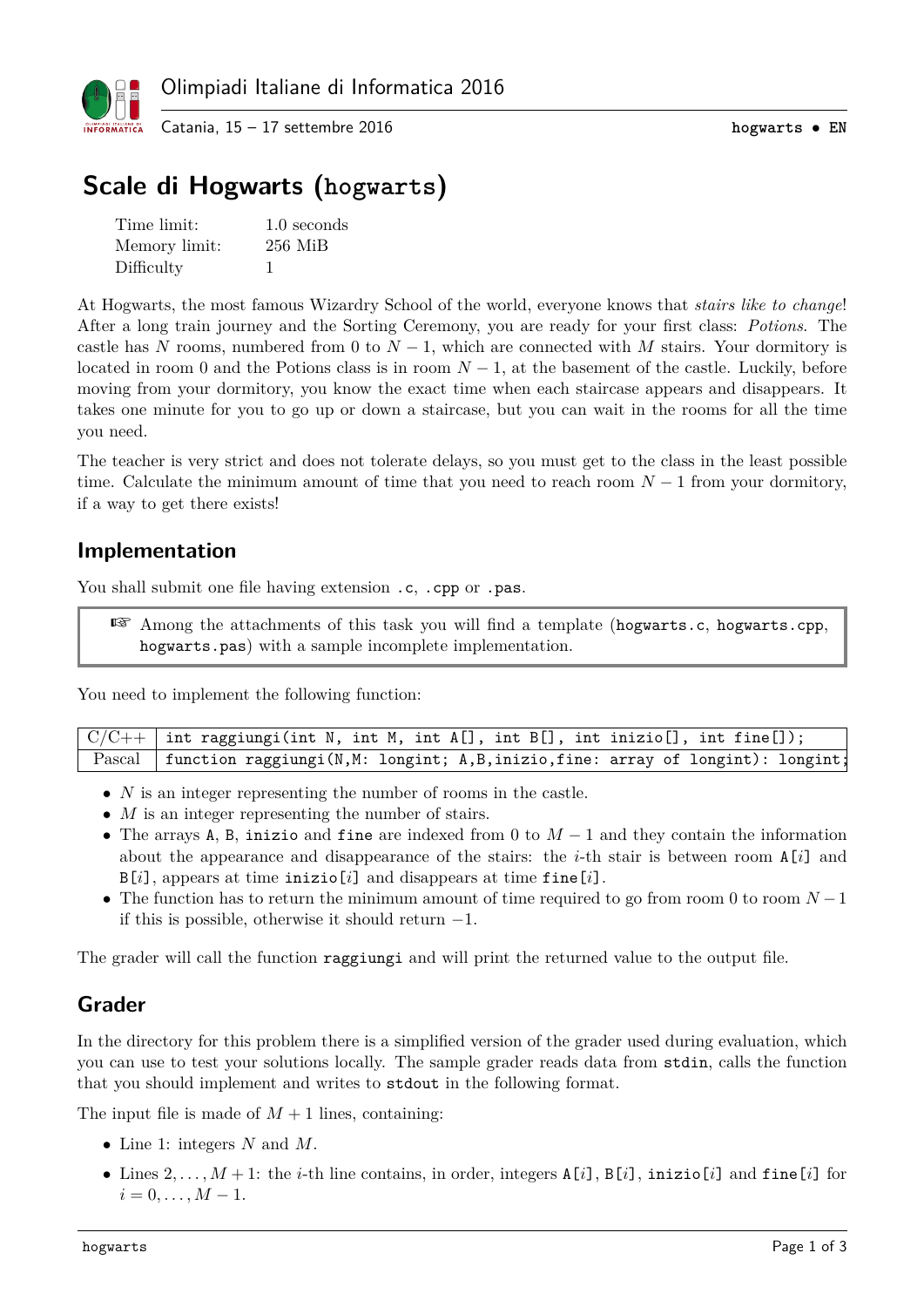

Catania, 15 – 17 settembre 2016 **hogwarts** • **EN**

The output file is made of a single line, containing:

• Line 1: the value returned by the function raggiungi.

# **Constraints**

- $2 \le N \le 500000$ .
- $1 \leq M \leq 1000000$ .
- $0 \leq A[i], B[i] \leq N-1$  for  $i = 0, ..., M-1$ .
- There are no stairs that connect a room to itself  $(A[i] \neq B[i])$ .
- There cannot be any two stairs that connect the same two rooms.
- Each stair can be walked upward or downward.
- $0 \le i$ nizio[*i*]  $<$  fine[*i*]  $\le 2000000$ .

### **Scoring**

Your program will be tested against several test cases grouped in subtasks. In order to obtain the score of a subtask, your program needs to correctly solve all of its test cases.

- **Subtask 1 [ 0 punti]**: Examples.
- **Subtask 2** [10 puntil:  $N \leq 10, M \leq 15$  and  $\text{fine}[i] \leq 20$  for each *i*.
- **Subtask 3 [21 punti]**: All the stairs are fixed, i.e. the appearance time is 0 for all of them and the disappearance time is the same for all.
- **Subtask 4** [18 punti]: The stairs only disappear, i.e. the appearance time is 0 for all of them.
- **Subtask 5 [22 punti**]:  $N \le 1000$ ,  $M \le 2000$ , fine [*i*]  $\le 5000$  for each *i*.
- **Subtask 6 [29 punti]**: No additional limitations.

#### **Examples**

| stdin                                                                                                                           | stdout |
|---------------------------------------------------------------------------------------------------------------------------------|--------|
| 4 5<br>$\mathbf 0$<br>$2\quad0$<br>$5\overline{5}$<br>$1\quad1\quad3$<br>$\mathbf 0$<br>3 3 6<br>$\circ$<br>3 2 3 8<br>3 1 0 10 | 3      |
| 3 <sub>2</sub><br>3 5<br>$\mathbf 0$<br>$\mathbf{1}$<br>$1\quad 2\quad 2$<br>$\overline{4}$                                     | $-1$   |